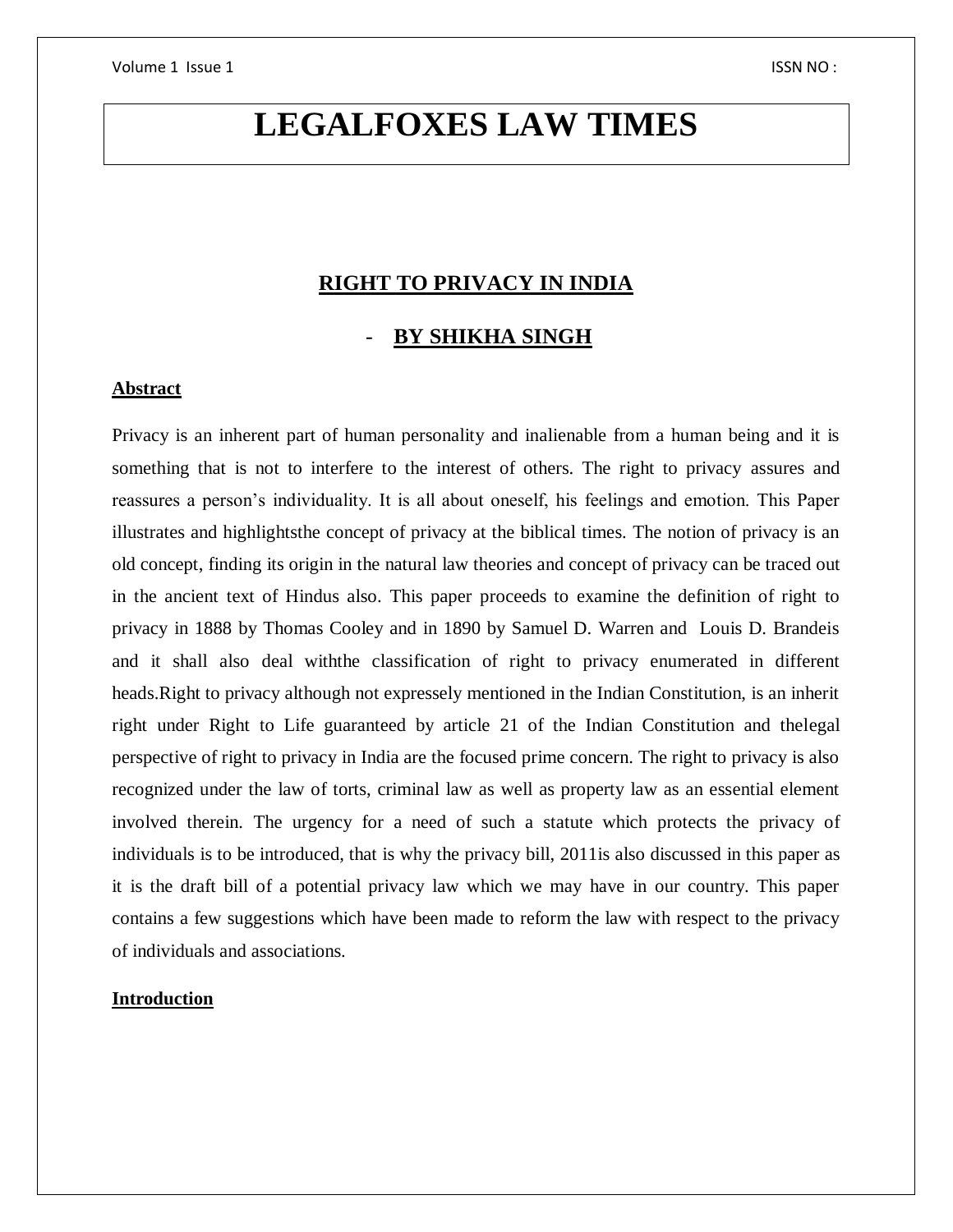Privacy is considered as a natural need of every human being in order to create and establish individual boundaries and also to restrict the movement and entry of other person into a particular area.

The privacy idea is anold concept like it is as old as Biblical periods i.e., relating to, or which is suggestive of the Bible or Bible times. First page of Bible explains the moment of Adam and Eve clearly. Adam and Eve made for themselves apronsby sewing fig leaves as when they opened their eyes and found that they were naked. This defines the feeling of shame as a violation of Privacy. Even we find this concept of privacy in the ancient Indian society also which is reflected in the concept of "*sarvesvesvegrihe raja*" means every man is a king in his own house. Ancient laws;Dharmshastras and Kautilya in his Arthashastra also recognized the concept of 'Privacy'.

Non-Disclosure of person's information, his sexual affairs, privacy regarding business secrets, etcare some of the aspects which comes under the concept of privacy. Privacy is the concept similar to the secrecy, oneness etc.

In 1888 Thomas Cooley, the famous scholar of the United States of America originates the idea of privacy as a 'right'and then he defines the concept of privacy as 'a right to be let alone'. <sup>1</sup> After this in 1890 Samuel D. Warren and Louis D. Brandeis cultivated the opinion with the initial analysis of the concept of privacy as they fixed 'right to be alone' included the need of right to enjoy life. $2$ 

The right to privacy protects person's identity, intimacy and integrity with respect to the area of an individual existence.

#### **Definition of Privacy**

Traditionally 'privacy' means freedom from official intervention and Today with the progress and development in the field of science and technology the term 'privacy' has got its extended meaning, now in general meaning it is known as 'the right to be let alone.'

 $\overline{\phantom{a}}$ 

<sup>&</sup>lt;sup>1</sup>Thomas M. Cooley, Torts 91 (1888).

<sup>&</sup>lt;sup>2</sup> Samuel D. Warren and Louis D. Brandeis, The Right to Privacy, 4 Harvrad Law Rev. 193 (1890).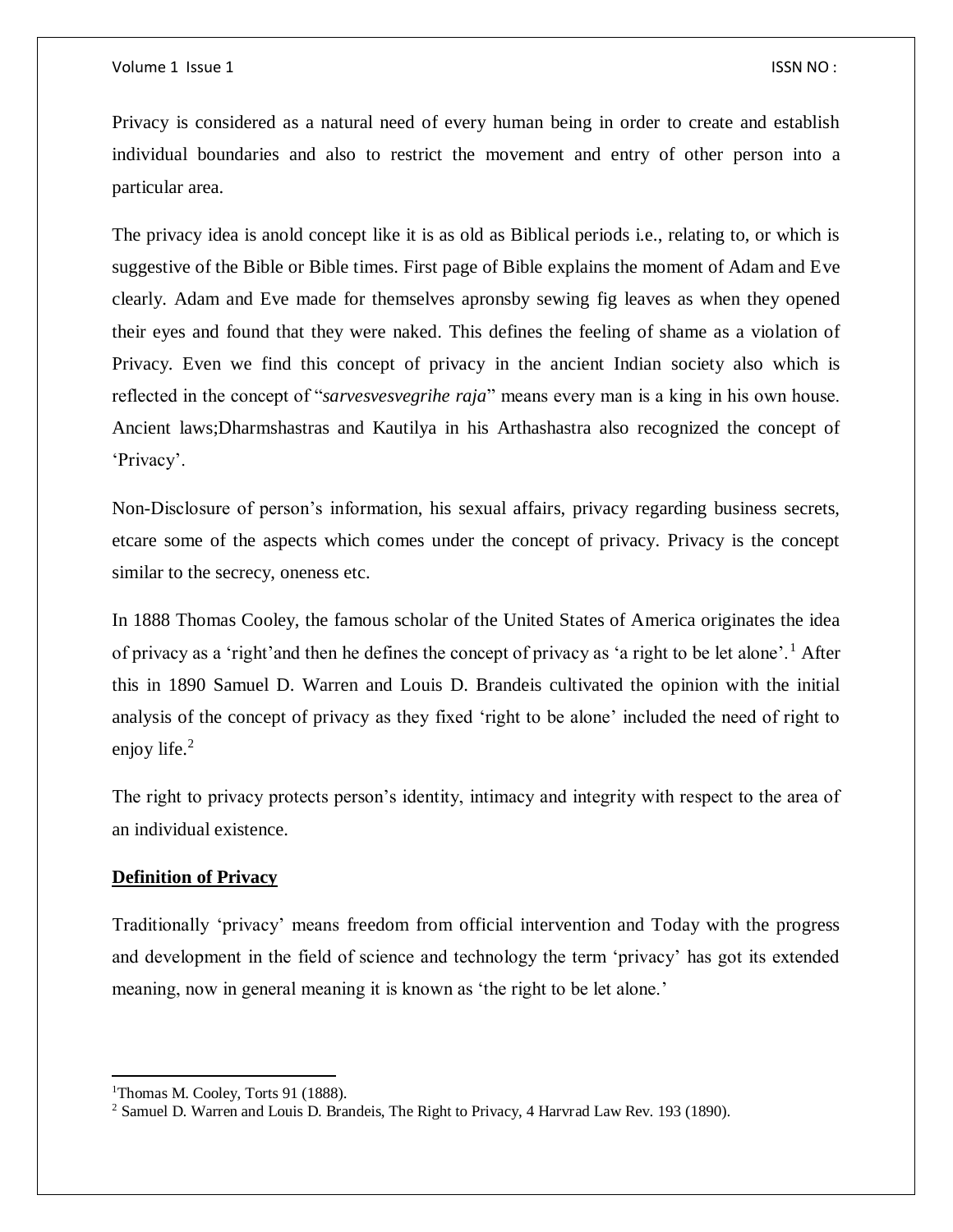According to Black's Law Dictionary, privacy means "*right to be let alone; the right of a person to be let alone; the right of a person to be free from unwarranted publicity; and the right to live without unwarranted interference by the public in matters with which the public is not necessarily concerned*".<sup>3</sup>

Justice Thomas Cooley was the one who used this expression of 'the right to be let alone' in 1888 and years later the same view was adopted by Samuel D. Warren and Louis D. Brandeis in 1890.

The right to privacy refers to the right to personal autonomy, or the right to choose whether or not to involve in particular acts or in certain experiences. In other words,right to privacy means protection and safety of one's personal information from being publically used by anyone without permission.

### **Classification of Privacy**

The concept of privacy is divided or classified into four parts mentioned below:

#### **i). Intimate Privacy**

The intimate privacy is the individual beliefs, actions and inner and outer mechanisms of their minds which they desire to keep it as private. This privacy includes certain grounds or things which society or community would not approve.

## **ii). Family Privacy**

Family privacy is the wider concept as it begins from married couple to blood relations like privacy between a married couple, continuing to a joint family living together and lastly ending with the blood relations of the family living together or may not be living together. Family secrets are always guarded and treated it as privately by the members of that family.

## **iii). Social Privacy**

 $\overline{a}$ 

Social privacy includes publications of news, taking photoghraphs, sexual relationship beyond marriage, professional trade secrets, their inventions and special methods of operations and so

<sup>&</sup>lt;sup>3"</sup>Privacy" Black's Law Dictionary.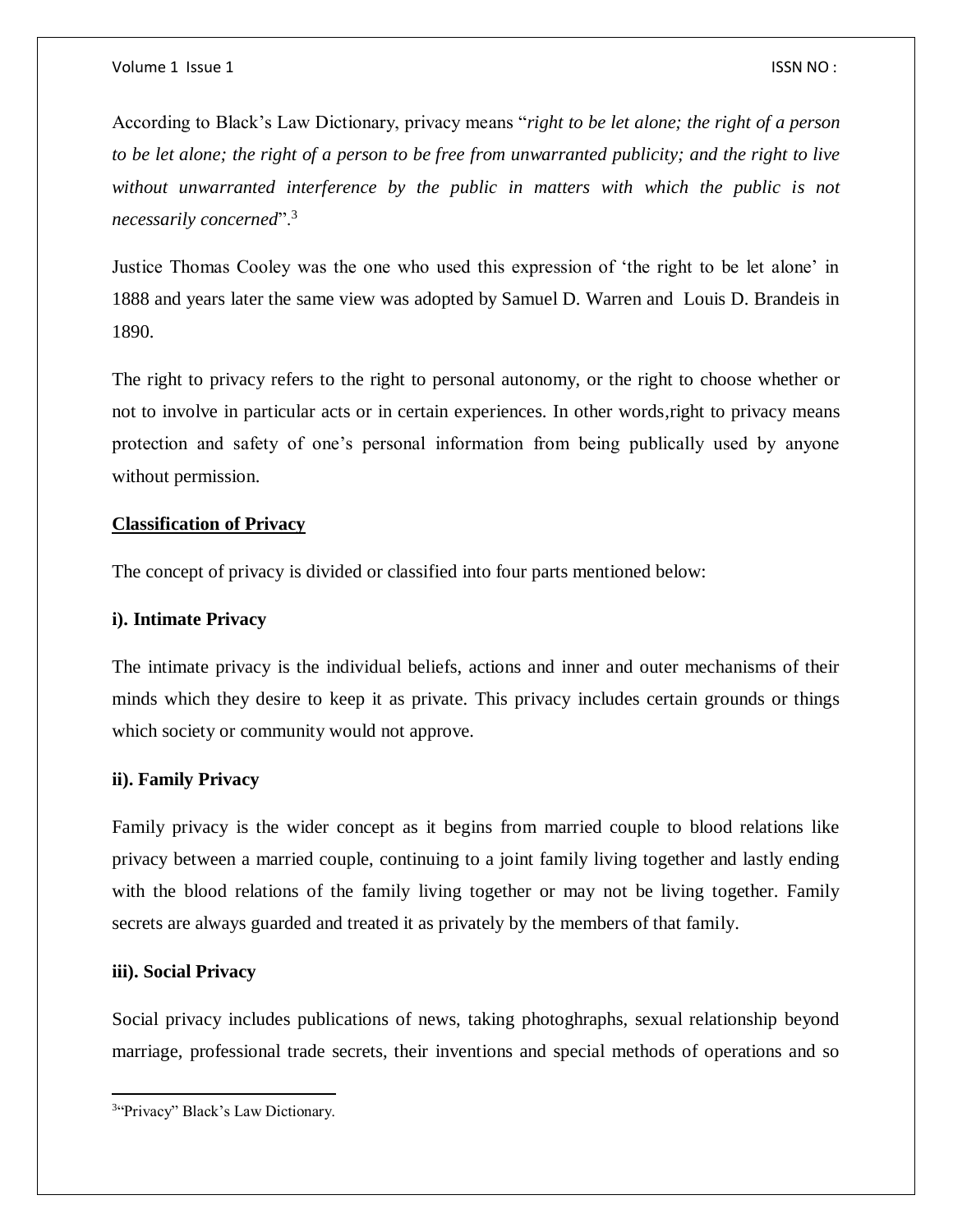on. These all are categorized in social privacy sub heads i.e., in Political, Professional and Community privacy. In *R.M. Malkani v. State of Maharashtra***,** 4 a typical case of an attempt to violate professional privacy as the coroner's attempts to extract bribe from Dr. Adatia. Hence professional privacy needs to be safeguarded.

### **iv). Individual Privacy**

Individual privacy quest is inherit in every human being and it usually depends upon their nature that which type of privacy they want in their daily existence such as privacy for mental peace, enjoyment of hobbies, meditation, etc.

#### **Legal Analysis of Right to Privacy in India**

The Constitution of India guarantees a fundamental right to privacy under Article 21. Article 21 states that "*No person shall be deprived of his life or personal liberty except according to a procedure established by law*".<sup>5</sup> So this article under its wide range clearly includes right to privacy but in 1954, in the case of M.P. Sharma v. Satish Chandra, <sup>6</sup>the Supreme Court held that right to privacy was not a Fundamental Right.

After this case, Indian Courts have recognized the right to privacy as fundamental rights in large number of cases like the Hon'ble Supreme Court had an opportunity to look into the ambit and scope of right to privacy in **Kharak Singh v. State of UP**,<sup>7</sup> where a minority opinion recognized the right to privacy as a fundamental right. The minority judges located the right to privacy under Articles 19(1)(d) of the Indian Constitution which guarantees to all the citizens of India the right "to move freely throughout the territory of India" i.e., Freedom of Movement as well as under Article 21 of the Constitution i.e., the right to personal liberty.

 $\overline{a}$ 

<sup>4</sup>AIR 1973 SC 157 <sup>5</sup>See Constitution of India, 1950. 6 [1954] SCR 1077 7AIR 1963 SC 1295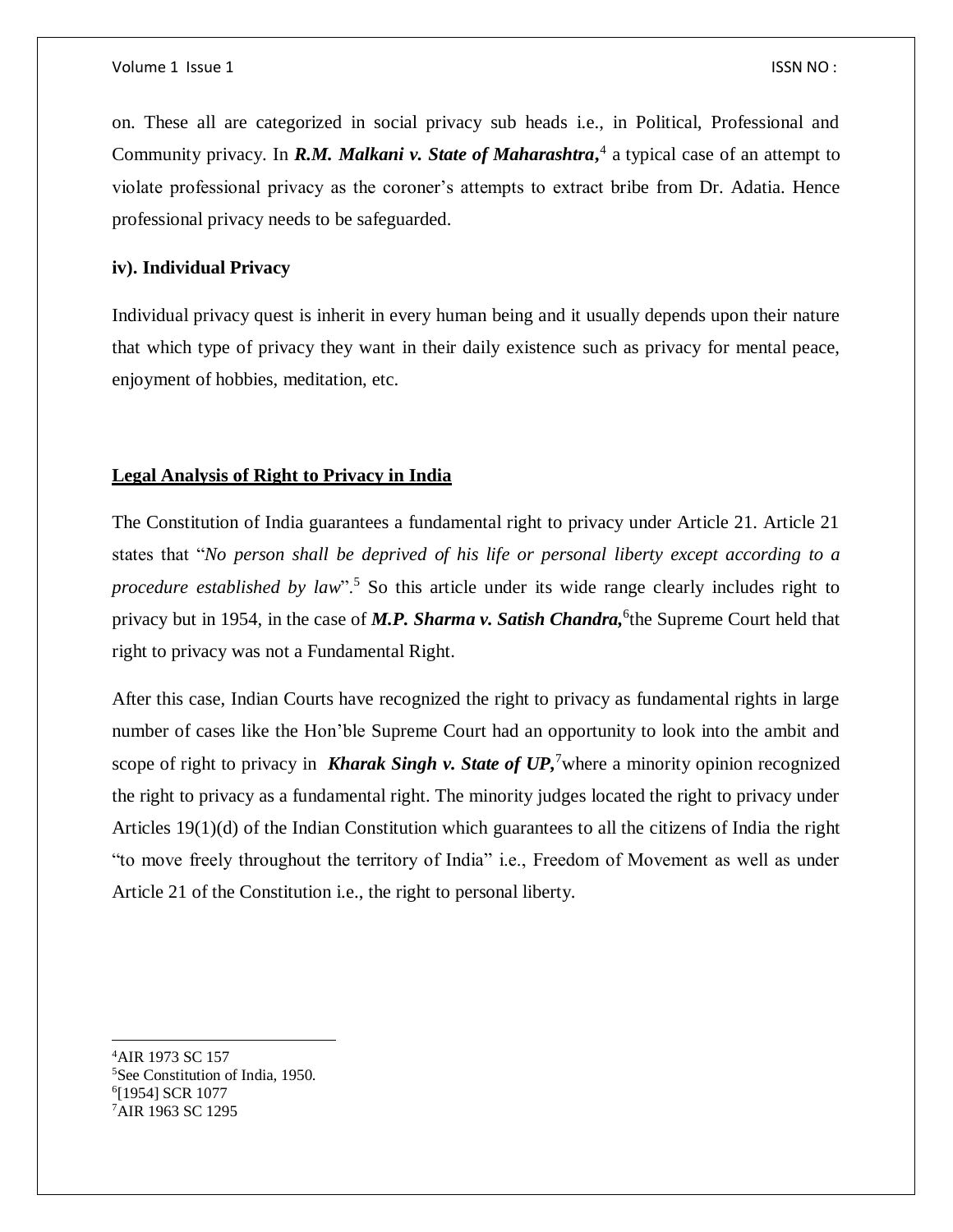In *Govind v. State of MP*<sup>8</sup> Supreme Court recognized the importance of right to privacy as supreme court in this particular case confirmedthe existence of a fundamental right to privacy in Article 21.

In *Unni Krishnan v. State of Andhra Pradesh*,<sup>9</sup> right to privacy was one of the twelve meanings of the right to life which are numbered.

In*People's Union for Civil Liberties v. Union of India*,<sup>10</sup> this case before the supreme court extended the right to privacy to communications as it is related to phone tapping by the police and the court in this case said that a telephonic conversation is a part of person's private life, so this cannot be tapped by the police. If the police want to tap, there has to be a "procedure established by law" and the same must be "fair, just and reasonable." In short, telephone tapping violates Article 21 of the Indian Constitution, unless it was under procedure established by law and Article 19.

In the case of *Maneka Gandhi v. Union of India*,<sup>11</sup> whether the law is fair, just and reasonable, for all these, court laid down the test to determine like it must prescribe a procedure and the protection which are guaranteed under Article 19(1) must withstand it and last is that it must not be arbitrary, fanciful or oppressive.

In landmark case of*K.S. Puttaswamy v. Union of India,*<sup>12</sup> the nine-judge bench of J.S. Kehar, J. Chelameswar, S.A. Bobde, R.K. Agrawal, R.F. Nariman, A.M. Sapre, Dr. D.Y. Chandrachud, S.K. Kaul and S.A. Nazeer held that the right to privacy is the intrinsic part of Article 21 i.e., the right to life and personal liberty and as the part of Constitution of India part III. The cases; *Kharak Singh v. State of UP* and *M.P Sharma v. Union of India*, which held that there is no fundamental right to privacy under the Indian Constitution are also overruled in this case.

#### **The Privacy Bill, 2011**

The draft bill i.e., The privacy bill, 2011 lays down some regulations which is to be followed in the citizen's personal information publication, collection, maintenance, use and in case there is

 $\overline{\phantom{a}}$ 

 $101996(9)$  SCALE.

<sup>8</sup> (1975) 2 SCC 148

 $9$  1955 SCR (2) 589

<sup>11</sup>1978 SCR (2) 621

<sup>12</sup>2017 10 SCC 1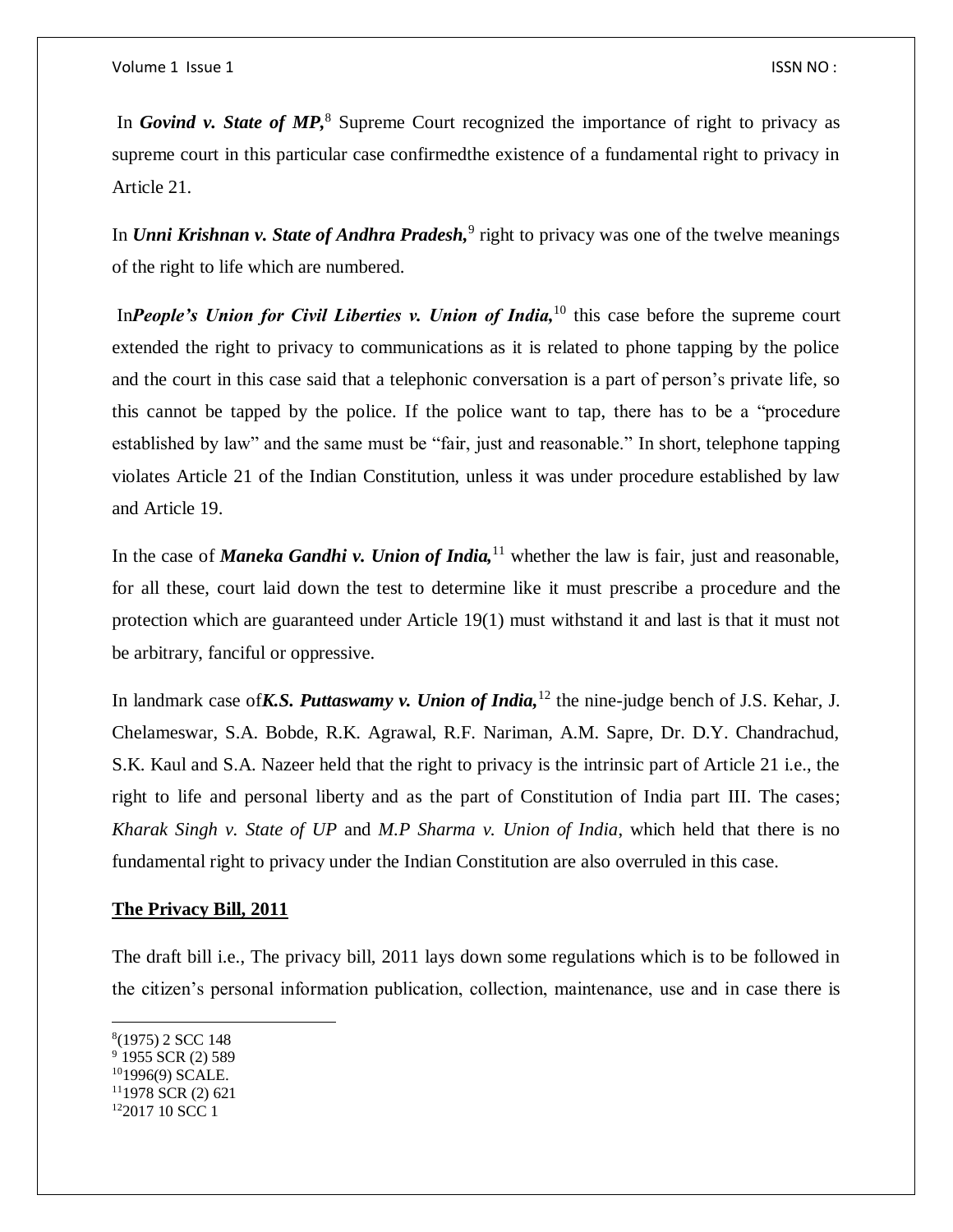violation of any rights of citizen, it also provides for penalization. So this bill overall provides for the right of privacy for the citizen of our country i.e., India.

#### **Conclusion**

The right to privacy is recognized under the Indian Constitution, law of torts, criminal law as well as in property law. It is celebrated as part of right to life and liberty and should now be granted the same status of independent constitutional right. In every rights, reasonable restrictions are allowed andright to privacy is not an absolute right, it also may be subject to certain reasonable restrictions for prevention of crime, public disorder and protection of others. Privacy is in danger and the possibilities always exists, if there is a security breach and things go to harm someone. That is why to face the important challenges ahead, education, technology and policy must work together and the right to privacy is being protected by the Government of India. Not to lose control of our overdoings of bringing crisis under control, some of the suggestions may be taken into consideration like disclosure of personal information by government should be prohibited. Remedy of injunction and damages should be provided to the aggrieved person if there is any violation of personal information. Article 8 of the European Convention of Human Rights, 1950 provides a right to respect for one's "private and family life, his home and his correspondence", subject to certain restrictions that are "in accordance with law" and "necessary in a democratic society"<sup>13</sup> and it should be incorporated in Human Rights Act, 1993. In this manner, it could be possible to protect privacy of the concerned parties in a desirable manner.

 $\overline{a}$ 

<sup>&</sup>lt;sup>13</sup> See Article 8 of the European Convention on Human Rights, 1950.